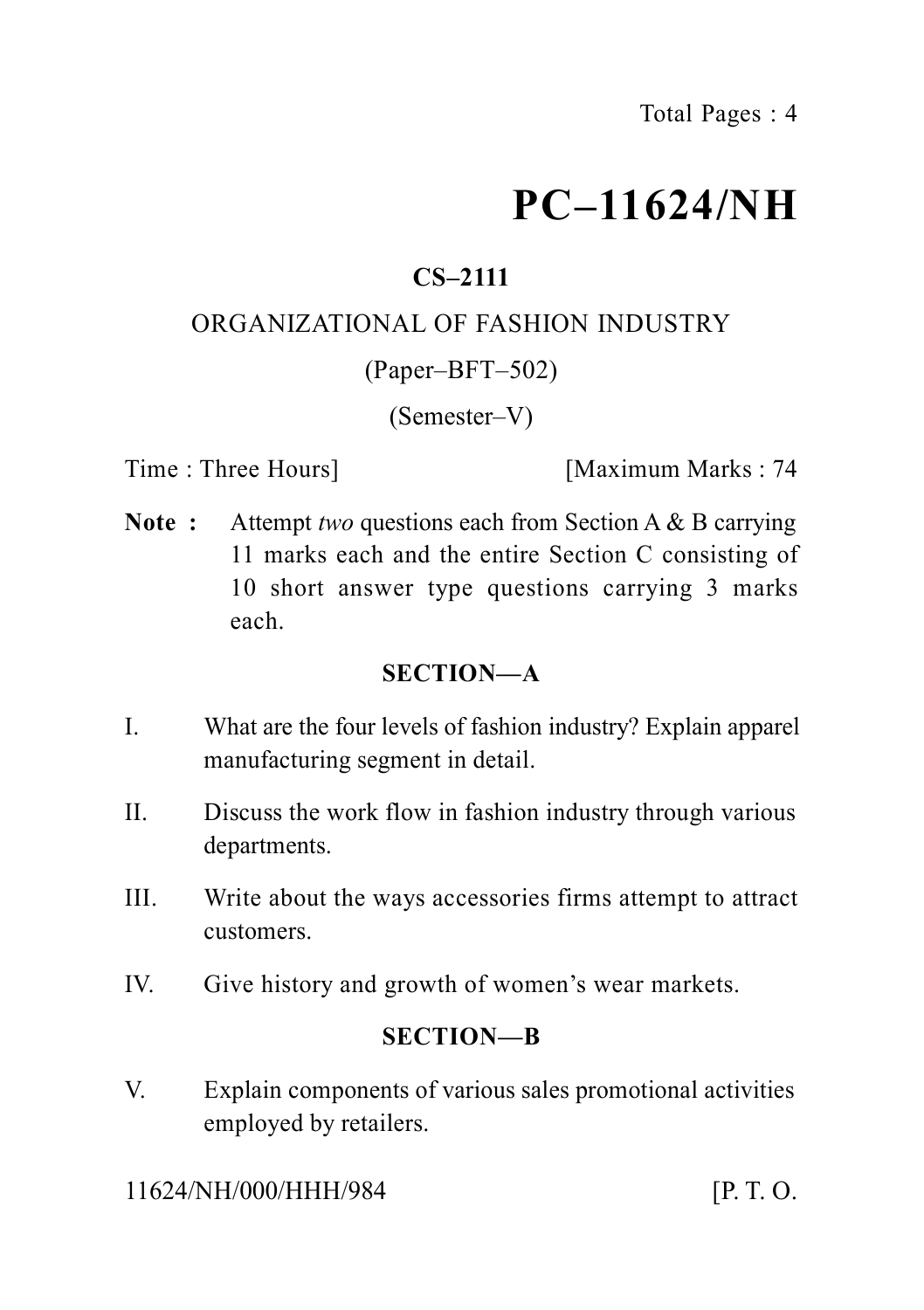- VI. What is departmental store? Explain its meaning, origin and characteristics.
- VII. Discuss various retail store operations.
- VIII. Selecting a location for retail store is one of the most important decisions taken by small business owner. Discuss.

### **SECTION—C**

# **(Compulsory Question)**

- IX. Write short notes on the following :
	- 1. Speciality store.
	- 2. Fashion forecasting
	- 3. Visual merchandising.
	- 4. Fashion buyers.
	- 5. Free trial.
	- 6. Window display.
	- 7. Ready to wear.
	- 8. Factory outlet.
	- 9. Production department.
	- 10. Merchant.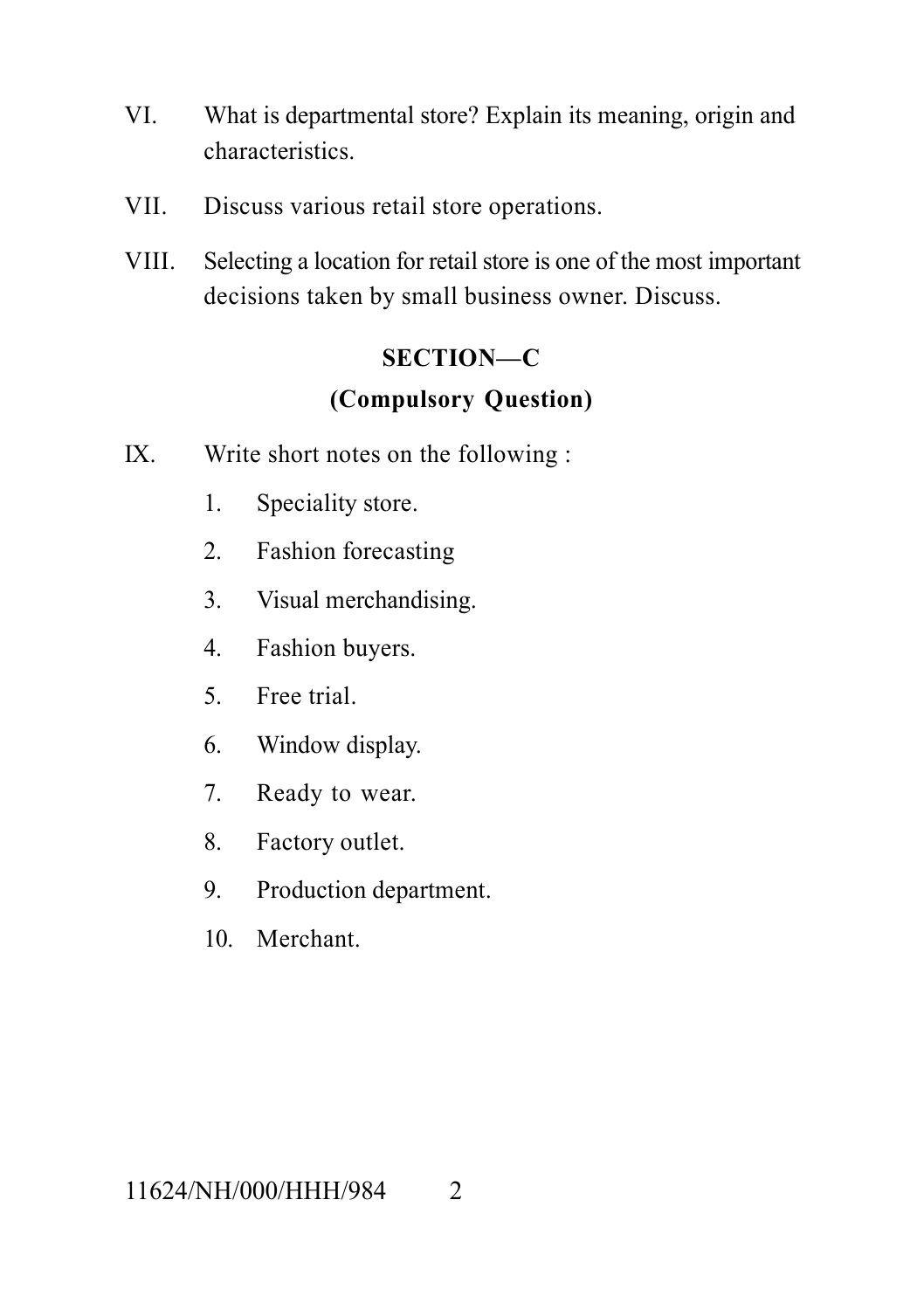#### **PUNJABI VERSION**

PUNJABI VERSION<br>ਨੋਟ : ਭਾਗ A ਅਤੇ B ਵਿਚੋਂ *ਦੋ–ਦੋ* ਪ੍ਰਸ਼ਨ ਕਰੋ। ਹਰੇਕ ਪ੍ਰਸ਼ਨ ਦੇ<br>11 ਅੰਕ ਹਨ। ਭਾਗ C ਸਾਰਾ ਕਰੋ। ਇਸ ਵਿਚ 10 ਸੰਖੇਪ ਉੱਤਰ<br>ਵਾਲੇ ਪੁਸ਼ਨ 3-3 ਅੰਕਾਂ ਦੇ ਹਨ। PUNJABI VERSION<br>ਭਾਗ A ਅਤੇ B ਵਿਚੋਂ *ਦੋ–ਦੋ* ਪ੍ਰਸ਼ਨ ਕਰੋ। ਹਰੇਕ ਪ੍ਰਸ਼ਨ ਦੇ<br>11 ਅੰਕ ਹਨ। ਭਾਗ C ਸਾਰਾ ਕਰੋ। ਇਸ ਵਿਚ 10 ਸੰਖੇਪ ਉੱਤਰ<br>ਵਾਲੇ ਪ੍ਰਸ਼ਨ 3-3 ਅੰਕਾਂ ਦੇ ਹਨ। **ਨੋਟ :** ਭਾਗ A ਅਤੇ B ਵਿਚੋਂ *ਦੋ–ਦੋ* ਪ੍ਰਸ਼ਨ ਕਰੋ। ਹਰੇਕ ਪ੍ਰਸ਼ਨ ਦੇ<br>11 ਅੰਕ ਹਨ। ਭਾਗ C ਸਾਰਾ ਕਰੋ। ਇਸ ਵਿਚ 10 ਸੰਖੇਪ ਉੱਤਰ<br>ਵਾਲੇ ਪਸ਼ਨ 3-3 ਅੰਕਾਂ ਦੇ ਹਨ।

#### $\overline{g}$ *rar*— $\overline{A}$

- I. P YSn a udX og d y cwr sqr ikhV y hn? kpVw bnwa ux ਫੈਸ਼ਨ ਉਦਯੋਗ ਦੇ ਚਾਰ ਸਤਰ ਕਿਹੜੇ ਹਨ? ਕਪੜਾ ਬਨਾਉਣ<br>ਵਾਲੇ ਭਾਗ ਦੀ ਵਿਸਥਾਰ ਨਾਲ ਵਿਆਖਿਆ ਕਰੋ।<br>ਵਿਭਿੰਨ ਵਿਭਾਗਾਂ ਰਾਹੀਂ ਫੈਸ਼ਨ ਉਦਯੋਗ ਦੀ ਕਾਰਜਸ਼ੀਲਤਾ ਬਾਰੇ<br>ਜਰਜਾ ਕਰੋ।
- II. iviB Mn ivBwgW rwhIN P YSn a udX og dI kwrjSIlqw bwr y ਵਿਭਿੰਨ ਵਿਭਾਗਾਂ ਰਾਹੀਂ ਫੈਸ਼ਨ ਉਦਯੋਗ ਦੀ ਕਾਰਜਸ਼ੀਲਤਾ ਬਾਰੇ<br>ਚਰਚਾ ਕਰੋ।<br>ਗਾਹਕਾਂ ਦਾ ਧਿਆਨ ਖਿੱਚਣ ਦੇ ਯਤਨ ਵਿਚ ਸਹਾਇਕ ਸਾਚੋ-
- III. gwhkW dw iDAwn iK `cx d y Xqn ivc shwiek swz o-ਵਿਤਿਲ ਵਿਤਾਗ ਤਾਰਾ ਤਸ਼ਨ ਫੁਰਗਰਾ ਦਾ ਕਾਰਜਸ਼ਨਤ ਬਾਤ<br>ਚਰਚਾ ਕਰੋ।<br>ਗਾਹਕਾਂ ਦਾ ਧਿਆਨ ਖਿੱਚਣ ਦੇ ਯਤਨ ਵਿਚ ਸਹਾਇਕ ਸਾਜ਼ੋ-<br>ਸਮਾਨ ਬਨਾਉਣ ਵਾਲੀਆਂ ਫ਼ਰਮਾਂ ਵਲੋਂ ਅਪਣਾਏ ਜਾਂਦੇ ਢੰਗਾਂ ਦਾ<br>ਵਰਣਨ ਕਰੋ। ਸਮਾਨ ਬਨਾਉਣ ਵਾਲੀਆਂ ਫ਼ਰਮਾਂ ਵਲੋਂ ਅਪਣਾਏ ਜਾਂਦੇ ਢੰਗਾਂ ਦਾ<br>ਵਰਣਨ ਕਰੋ।<br>ਇਸਤ੍ਰੀਆਂ ਦੀਆਂ ਪੁਸ਼ਾਕਾਂ ਦੀ ਮਾਰਕੀਟ ਦੇ ਇਤਿਹਾਸ ਅਤੇ<br>ਵਿਕਾਸ ਦਾ ਹਾਲ ਲਿਖੋ। II. ਪ੍ਰਾਪਤਕ ਦਾ ਜਿਸਾਨ ਜਿਹਣ ਦਾ ਗਤਨ ਜਦਕ ਸਕਾਰਕ ਸਾਜ਼<br>ਸਮਾਨ ਬਨਾਉਣ ਵਾਲੀਆਂ ਫ਼ਰਮਾਂ ਵਲੋਂ ਅਪਣਾਏ ਜਾਂਦੇ ਢੰਗਾਂ ਦਾ<br>ਵਰਣਨ ਕਰੋ।<br>IV. ਇਸਤ੍ਰੀਆਂ ਦੀਆਂ ਪੁਸ਼ਾਕਾਂ ਦੀ ਮਾਰਕੀਟ ਦੇ ਇਤਿਹਾਸ ਅਤੇ<br>ਵਿਕਾਸ ਦਾ ਹਾਲ ਲਿਖੋ।
- ਇਸਤੀਆਂ ਦੀਆਂ ਪਸ਼ਾਕਾਂ ਦੀ ਮਾਰਕੀਟ ਦੇ ਇਤਿਹਾਸ ਅਤੇ

#### Bwg**—B**

- ਵਿਕਾਸ ਦਾ ਹਾਲ ਲਿਖੋ।<br>ਭਾਗ—B<br>V. ਪਰਚੂਨ ਦੁਕਾਨਦਾਰਾਂ ਦੀਆਂ ਵਿਭਿੰਨ ਵਿਕਰੀ–ਵਾਧਾ ਸਰਗਰਮੀਆਂ<br>ਦੇ ਅੰਸ਼ਾਂ ਦੀ ਵਿਆਖਿਆ ਕਰੋ। **ਭਾਗ—B<br>ਪਰਚੂਨ ਦੁਕਾਨਦਾਰਾਂ ਦੀਆਂ ਵਿਭਿੰਨ ਵਿਕਰੀ-ਵਾਧਾ ਸਰਗ**<br>ਦੇ ਅੰਸ਼ਾਂ ਦੀ ਵਿਆਖਿਆ ਕਰੋ।<br>ਵਿਭਾਗੀ ਸਟੋਰ ਕੀ ਹੈ? ਇਸ ਦੇ ਅਰਥ, ਮੁੱਢ ਅਤੇ ਵਿਸ਼ੇ
- V. ਪਰਚੂਨ ਦੁਕਾਨਦਾਰਾਂ ਦੀਆਂ ਵਿਭਿੰਨ ਵਿਕਰੀ–ਵਾਧਾ ਸਰਗਰਮੀਆਂ<br>ਦੇ ਅੰਸ਼ਾਂ ਦੀ ਵਿਆਖਿਆ ਕਰੋ।<br>VI. ਵਿਭਾਗੀ ਸਟੋਰ ਕੀ ਹੈ? ਇਸ ਦੇ ਅਰਥ, ਮੁੱਢ ਅਤੇ ਵਿਸ਼ੇਸ਼ਤਾਵਾਂ<br>ਦਾ ਵਰਣਨ ਕਰੋ। ਦੇ ਅੰਸ਼ਾਂ ਦੀ ਵਿਆਖਿਆ ਕਰੋ।<br>ਵਿਭਾਗੀ ਸਟੋਰ ਕੀ ਹੈ? ਇਸ ਦੇ ਅਰਥ, ਮੁੱਢ ਅਤੇ ਵਿਸ਼ੇਸ਼ਤਾਵਾਂ<br>ਦਾ ਵਰਣਨ ਕਰੋ।<br>ਪਰਚਨ ਸਟੋਰ ਦੇ ਵਿਭਿੰਨ ਕਾਰਜਾਂ ਦੀ ਚਰਚਾ ਕਰੋ। VI. ਵਿਭਾਗੀ ਸਟੋਰ ਕੀ ਹੈ? ਇਸ ਦੇ ਅਰਥ, ਮੁੱਢ ਅਤੇ ਵਿਸ਼ੇਸ਼ਤਾਵਾਂ<br>ਦਾ ਵਰਣਨ ਕਰੋ।<br>VII. ਪਰਚੂਨ ਸਟੋਰ ਦੇ ਵਿਭਿੰਨ ਕਾਰਜਾਂ ਦੀ ਚਰਚਾ ਕਰੋ।<br>11624/NH/000/HHH/984 3 [P.T.O.
- 

11624/NH/000/HHH/984 3 [P. T. O.